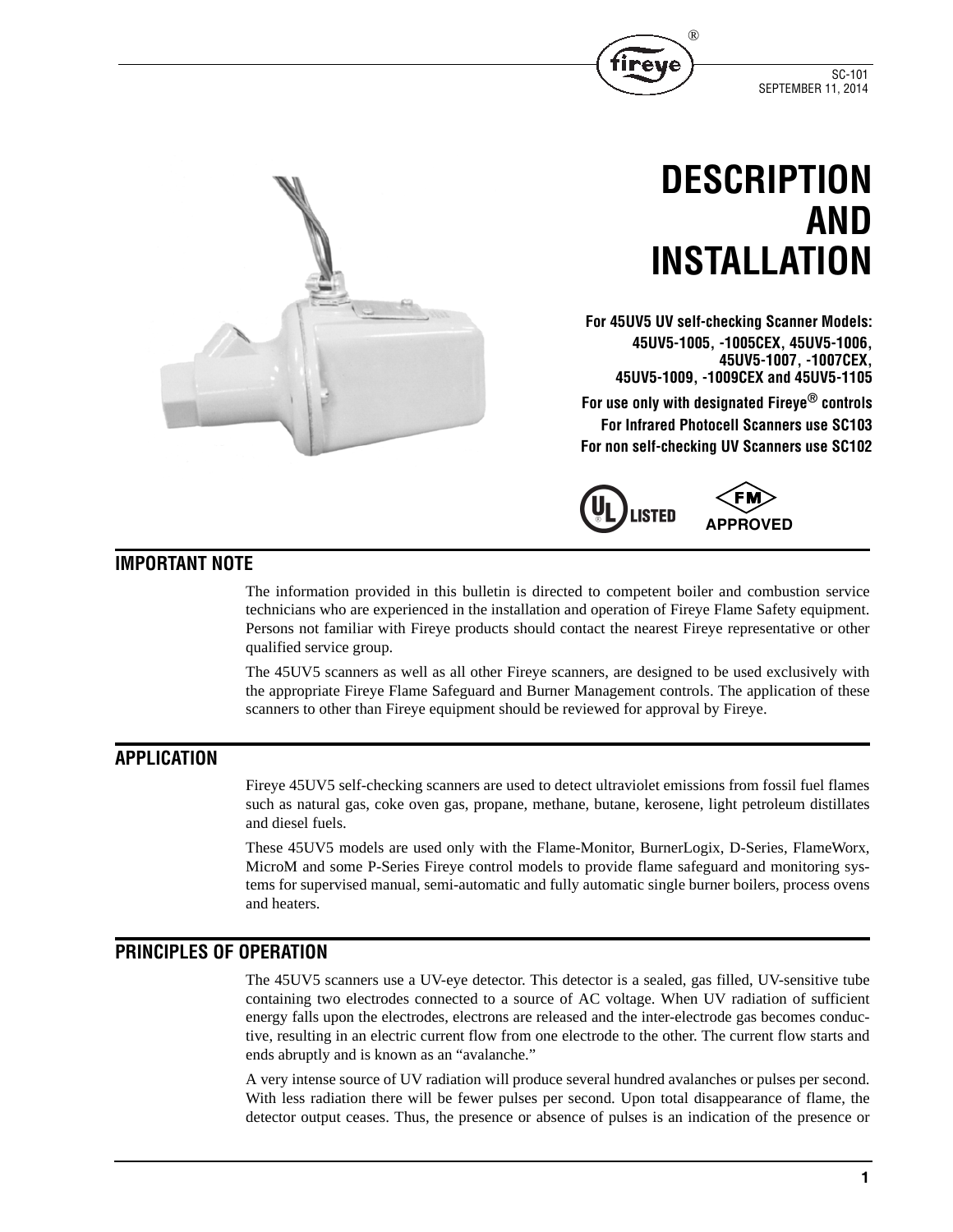

absence of flame; the frequency of the pulses is a measure of flame intensity. Pulses generated by the scanner are transmitted to a compatible Fireye control via scanner wiring.

# **FEATURES**

The components are contained in a cast aluminum housing sealed with an oil-resistant gasket. The quartz lens is a planoconvex design, resulting in increased sensitivity. Also included in the scanner is an electromagnetic shutter that permits a self-checking circuit to verify that the scanner and signal circuits are producing valid flame presence or absence information. During the shutter closed period, the detector's optical path is blocked from flame radiation, allowing the amplifier control to verify the proper operation of the ultraviolet tube. While the shutter is open, flame presence or absence is detected. The resultant scanner output (while flame is detected) is a continuous, periodically interrupted, pulsed flame signal which is a prerequisite for energizing the associated Fireye control's Flame Relay.

# **SPECIFICATIONS**

# **FIGURE 1.**





#### **FIGURE 2. 45UV5 SCANNER IN CENELEC HAZARDOUS AREA HOUSING**

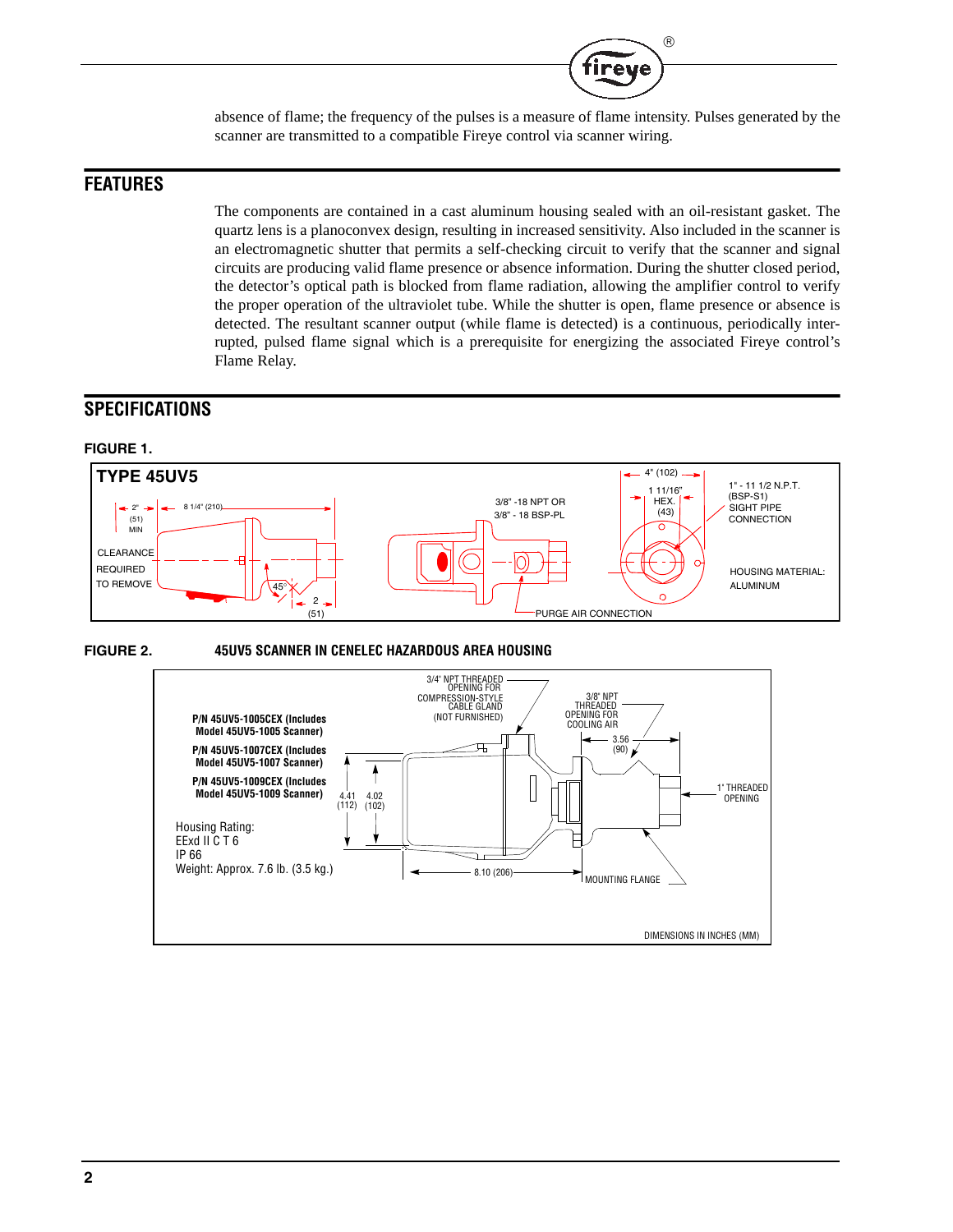

*NOTE 1: Flame-Monitor, EUVS4; D-Series, 72DUVS1T, 72DUVS4; MicroM, MEUVS1, MEUVS4; FlameWorx; MBUVS-301D, MBUVS-311D, BurnerLogix, YB110UVSC.*

®

*NOTE 2: Models 1006, 1007 and 1009 have shutter drive circuitry within the scanner. Models 1005 and 1105 have shutter drive circuitry in compatible control.*

*NOTE 3: When using FlameWorx modules, MBUVS-301D and MBUV-311D, refer to bulletin FWX-1001 for proper wiring terminals. NOTE 4: Controls no longer manufactured.*

*NOTE 5: 45-1005 and 45-1105 are NOT FM approved for use with 25RU8-4580, 25SU5-4013/4113-4113T/4116T-4116/4119. NOTE 6: Extended operating voltage and temperature range applies to engineering code 3 and higher.*

**Housing Material:** Cast aluminum

**Weight:** 7 lbs. (3.2 kg)

**Housing Dimensions:** See Fig. 1 and Fig. 2

**Purge Air:** 4 SCFM (113L/min) at 3/8 inch threaded housing inlet or 4 SCFM at 1 inch wye fitting in scanner sight pipe. Temperatures near the upper limit of the scanner operating range and/or use with dirty duels may require up to 15 SCFM (425 L/min.).

**Optical Range**: 2200 to 2600 angstroms. No response to infrared radiation or visible light.

**Optical Field of View:** 1 inch per foot (25.4mm/305mm)

**Operating Range:** 72 inches (1830mm) or less.

# **INSTALLATION**

The best scanner sighting results are obtained when the scanner is aimed so that its line of sight intersects the burner center line at a slight angle, as shown in Figure 3. The area of maximum ultraviolet radiation is near the base of the flame envelope. When only one scanner is used per burner, the intersection should be made so the line of sight or viewing angle can also see the pilot flame. Consideration must be given to burner secondary air rotation (some burners have clockwise air rotation and others counter-clockwise). Figure 4 illustrates how scanner location is influenced by the pilot positions and secondary air circulation. Physical obstructions such as air register blades should not fall in the line of sight of the scanner.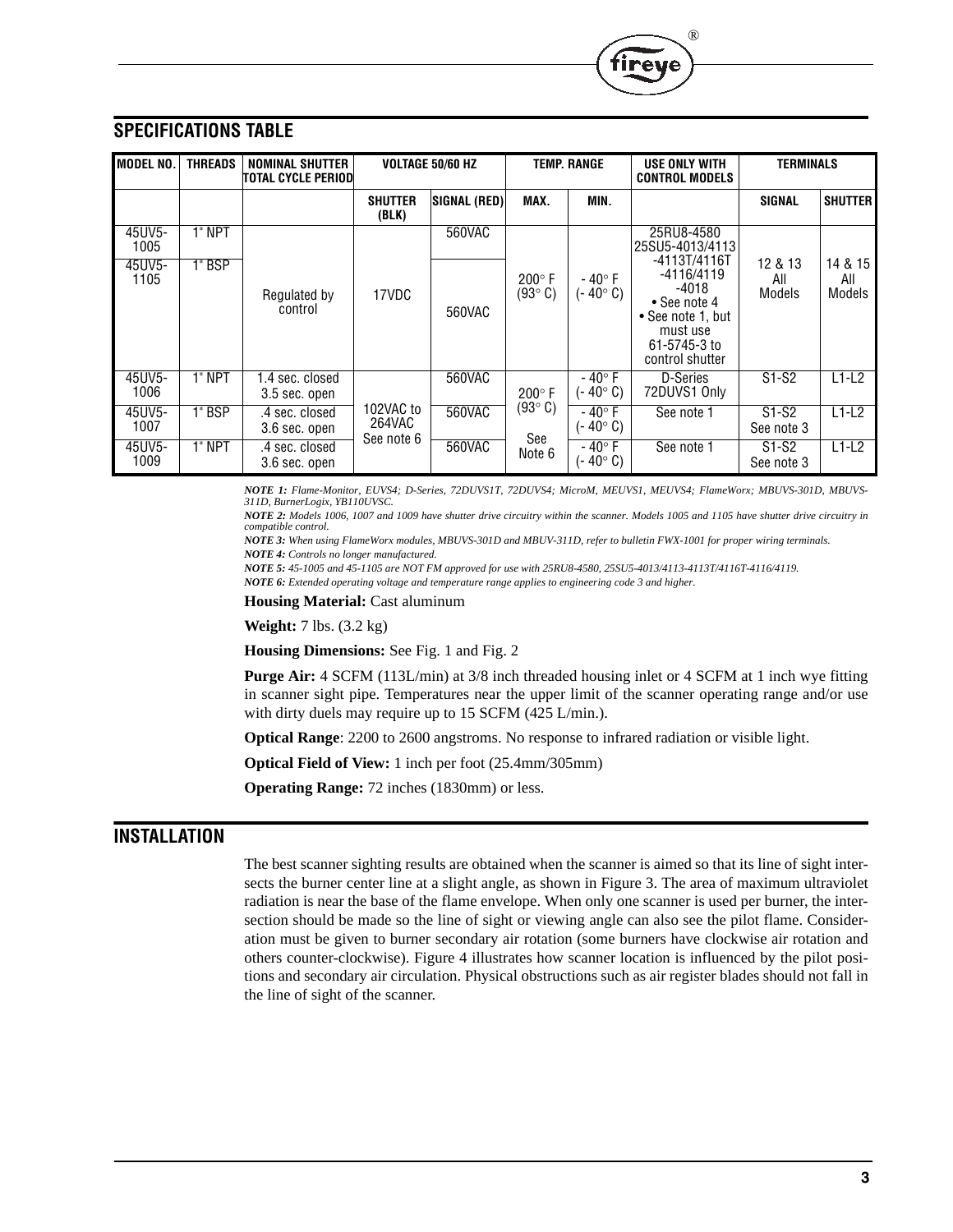**FIGURE 3.**



R

- **1.** AN ACCEPTABLE SCANNER LOCATION MUST ENSURE THE FOLLOWING:
	- Reliable pilot flame detection.
	- Reliable main flame detection.
	- Rejection of pilot flame too short or in the wrong position to ignite the main flame reliably, thus prohibiting main fuel admission.

*NOTE: Reliable signals must be obtained at all air flows and furnace loads (ranges of fuel firing).*

**FIGURE 4.**



- **2.** If combustion air enters the furnace with a rotational movement of sufficient velocity to deflect pilot flame in direction of rotation, position the scanner 0 to 30 degrees downstream of the pilot burner and close to the periphery of the throat where the ultraviolet radiation is at a maximum. (See Figure 4).
- **3.** Having determined an appropriate location for the sight tube, cut a clearance hole for a 2 inch pipe through the burner plate. If register vanes interfere with the desired line of sight, the interfering vane(s) should be trimmed to assure an unobstructed viewing path at all firing levels, see Figure 3.
- **4.** Mount scanner sight pipe by either:
	- Centering a Fireye No. 60-1664-3 (NPT) or 60-1664-4 (BSP) swivel mount over the hole and installing the sight pipe on the swivel mount,

**or** 

— Inserting the end of the sight pipe into the hole, aligning the pipe to the desired viewing angle and tack welding. (Welding must be adequate to temporarily support the weight of the installed scanner). The sight pipe should be arranged to slant downward so that the dirt and dust will not collect in it.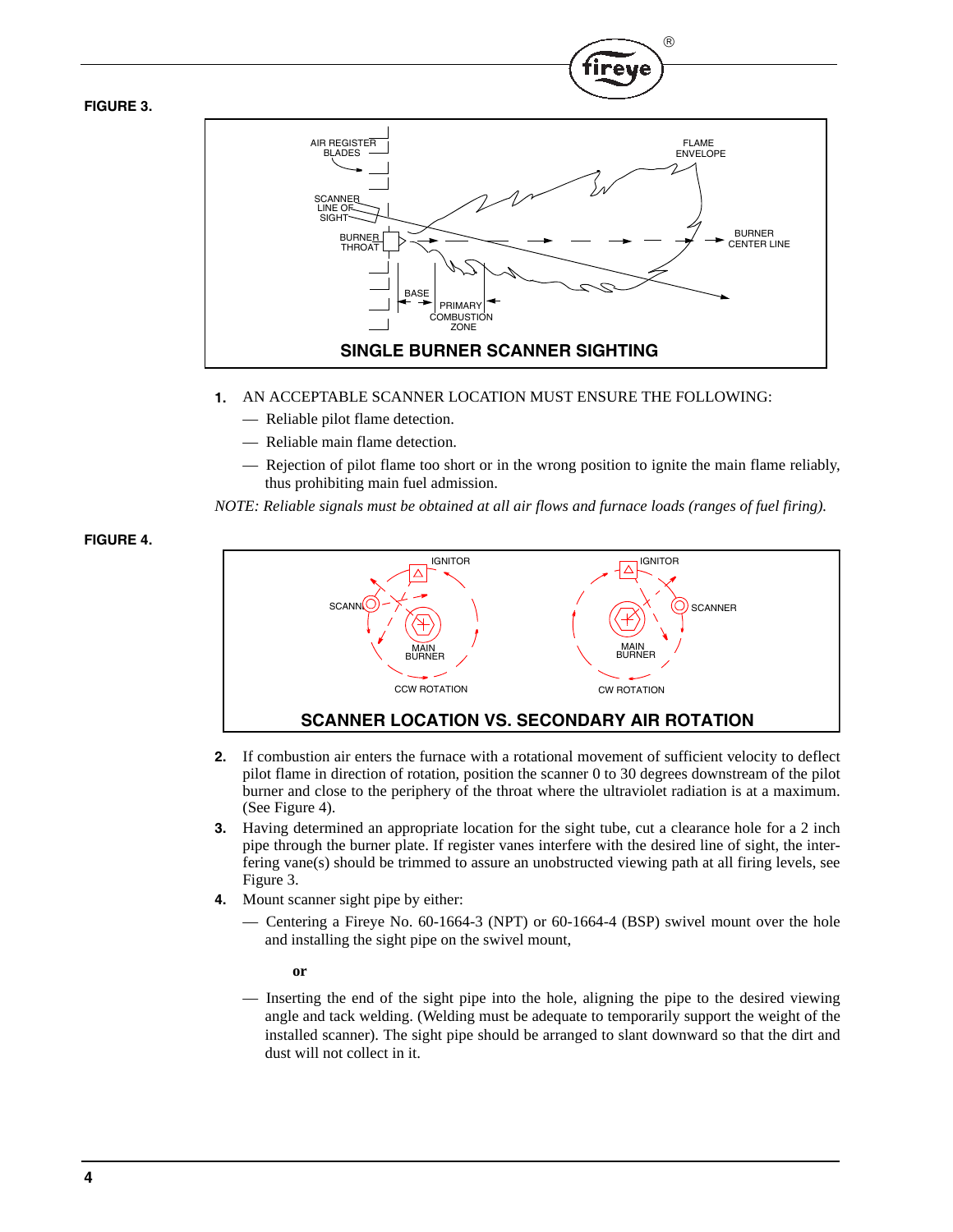#### **FIGURE 5.**



®

- **5.** When a satisfactory sighting position has been confirmed by operational test, (see section on alignment), the sight pipe should either be firmly welded in place or, if the swivel mount is used, the base position should be secured by tightening the three hex head cap screw located on the swivel mount ring. In certain older style swivel mounts, tack welding may be required.
- **6.** Excessive flame signal can affect flame discrimination and prevent the control connected to the scanner from performing properly. To reduce the signal level of the tube, or improve flame discrimination, orifices may be installed to decrease the scanner's field of view and reduce its sensitivity. Installation of the orifice disk is shown in Figure 6.
- **7.** The scanner viewing window must be kept free of contaminants (oil, smoke, soot, dirt) and the scanner temperature must not exceed its maximum rating. Both requirements will be satisfied by continuous injection of purge air.

The scanner mounting may be made with provision for purge air through the 3/8" opening as shown in Figure 6, Item A or C, or through a 1" tee/wye connection as shown in Figure 6, Item B. Normally only one of the two connections is provided with purge air and the other is plugged. When a Fireye coupling is used as shown in Figure 6, the 1" tee/wye connection is used for the purge air (plug 3/8" opening).

Under normal temperature conditions, with clean burning fuels and moderate ambient temperature conditions, purge air flow of approximately 4 SCFM (113 L/min) is generally adequate. A 0.1 psig positive pressure difference between the atmosphere and boiler pressure measured at right angle to the purge air flow, should result in a purge air flow of 4 SCFM. Up to 15 SCFM (425 L/min) may be required for fuels that may produce high levels of smoke of soot or for hot environments to maintain scanner internal temperature within specifications.

*NOTE: The maximum viewing field of the lens is one inch per foot. Do not use more than one foot of one inch sight pipe. Increase sight pipe diameter one inch for every additional foot of sight pipe length used, to avoid restricting the scanner's field of view. Temperature in the scanner housing should not exceed those temperature limits listed in the specifications. Excessive temperatures will shorten scanner life.*



**CAUTION: Ultra-violet tubes can simulate flame when exposed to high levels of "X" and GAMMA radiation. The table below indicates the maximum dose of radiation that a UV tube can be exposed to safely.**

| SOURCE                                               | MAXIMUM DOSE |               |
|------------------------------------------------------|--------------|---------------|
| Cobalt 60 $(CO_{60})$                                | 7.5mR/Hr     |               |
| $\overline{\text{Iridium}}$ 192 (IR <sub>192</sub> ) | 1.0mR/Hr     |               |
| X-Ray                                                | 4mR/Hr       | 150kV @ 0.2mA |
| X-Ray                                                | 1mR/Hr       | 150kV @ 5mA   |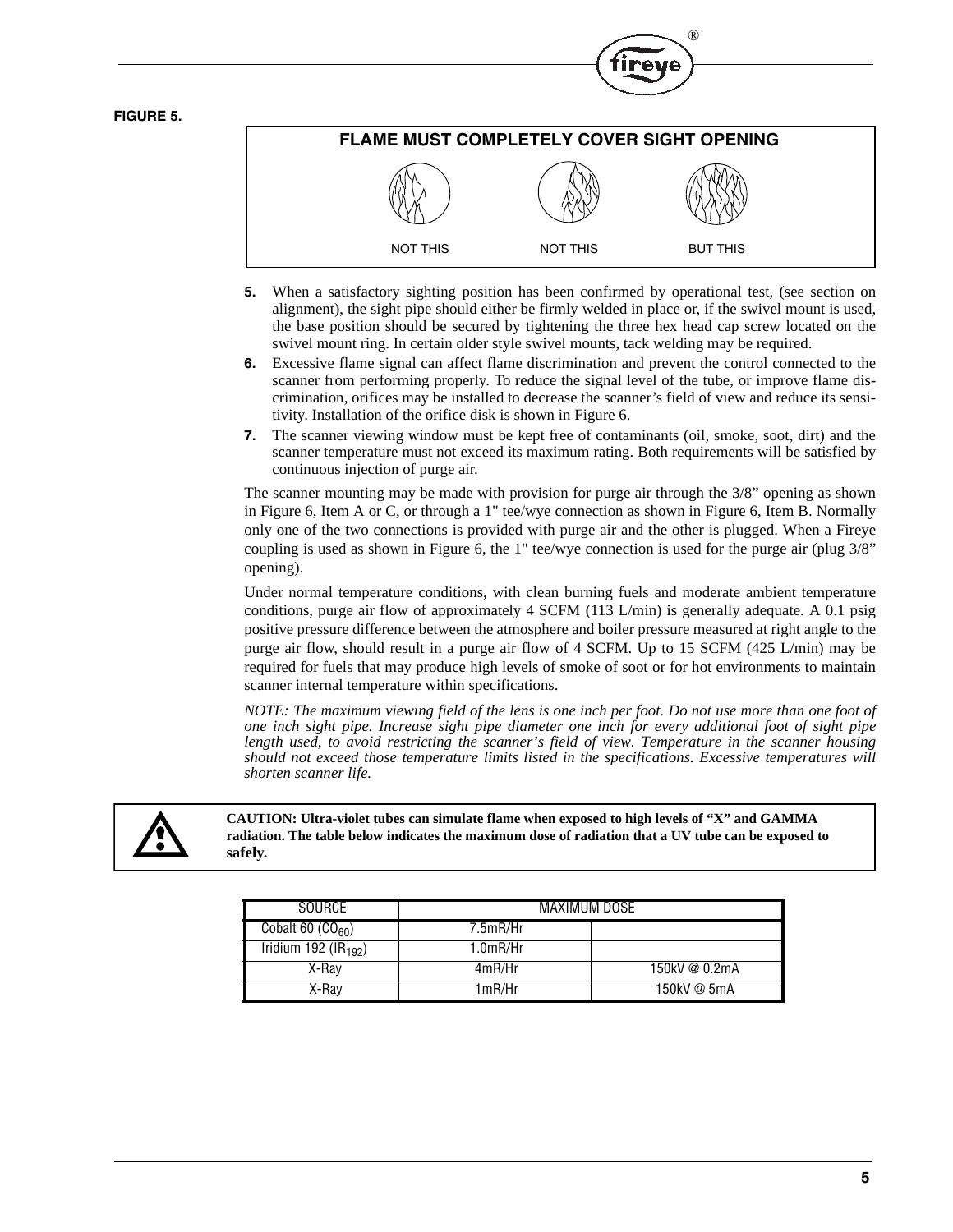



 $^{\circledR}$ 

fireye

# **SCANNER WIRING**

All FIREYE controls are protected against short-circuited scanner input terminals. The following recommendations apply for scanner control wiring:

- **•** Keep scanner wiring as short as possible.
- **•** Use wires rated for scanner voltage and its ambient conditions (temperature, humidity, oil resistant, flame retardant, etc.)
- **•** Do not run scanner wires in the same conduit as other electrical wires.
- **•** Avoid wire loops and poor groundings.
- **•** Keep high voltage ignition wires well away from scanner wires.

The 45UV5 self-check scanner has four 6 foot (1800mm) leads:

#### **45UV5-1005 & 1105:**

Two black leads which power the shutter from the associated control and two red leads which drive the UV tube and carry the flame signal to the control amplifier.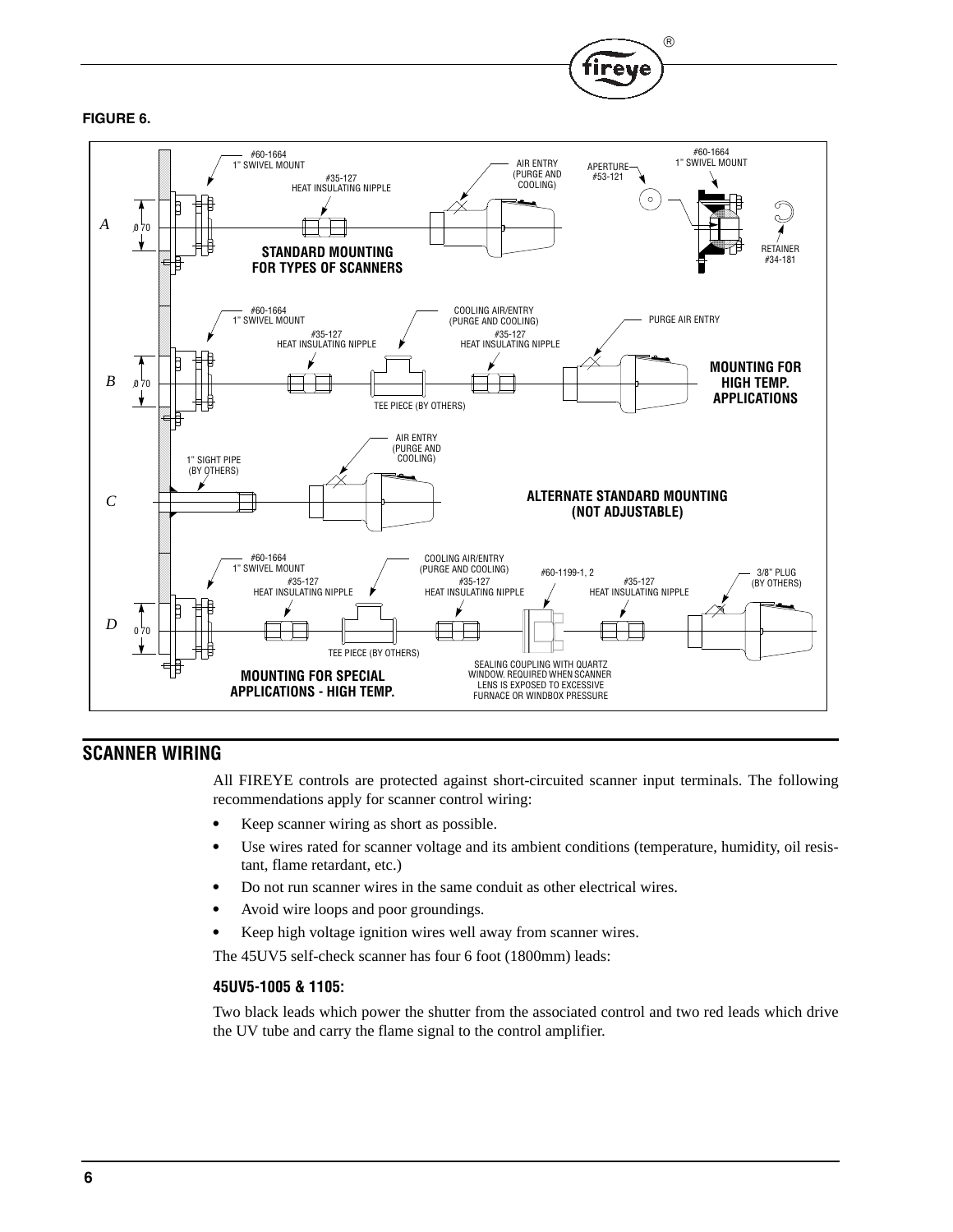

#### **45UV5-1006, 1007 & 1009:**

Two black leads which power the shutter via L1  $\&$  L2 and two red leads which drive the UV tube and carry the flame signal to S1 & S2 on the control.

®

If it is necessary to extend the scanner wiring, the following instructions apply:

Scanner wires should be installed.in a separate conduit. The wires from several scanners may be installed in a common conduit.

#### **45UV5-1006, 1007, 1009.**

- **1.** Selection of wire
	- Use  $\#14$ , 16, or 18 wire with 75 C, 600 volt insulation for up to 100 foot distances (signal loss approximately 20% at 100 feet).
	- Asbestos insulated wire should be avoided.
	- Multiconductor cable is not recommended without prior factory approval.
	- **Extended Scanner Wiring.** For extended scanner wiring up to 1500 feet, and for shorter lengths to reduce signal loss, use a shielded wire (Belden 8254-RG62U) coaxial cable, or equal **for each red wire** of the 45UV5. The ends of the shielding must be taped individually on both ends and not grounded.

For multiple burner installations:

- **2.** Distances are decreased when more than one set of scanner leads are installed in a common conduit. For example, the maximum distance for 2 scanners is 750 feet and for 3 or more scanners the distance decreases to 500 feet.
- **3.** High voltage ignition wiring should not be installed in the same conduit with flame detector wires.



# <u>Л\</u>

#### **WARNING: DO NOT CONNECT 45UV5 SCANNERS IN PARALLEL**

### **45UV5-1005, 1105**

- **1.** Up to 25 foot conduit run.
	- Use #18 AWG or heavier, 600V 90C minimum rated wire, installed in conduit.
- **2.** Over 25 to 300 feet maximum:
	- Use #18 AWG or heavier, 600V, 75C rated wire for the two black leads (shutter).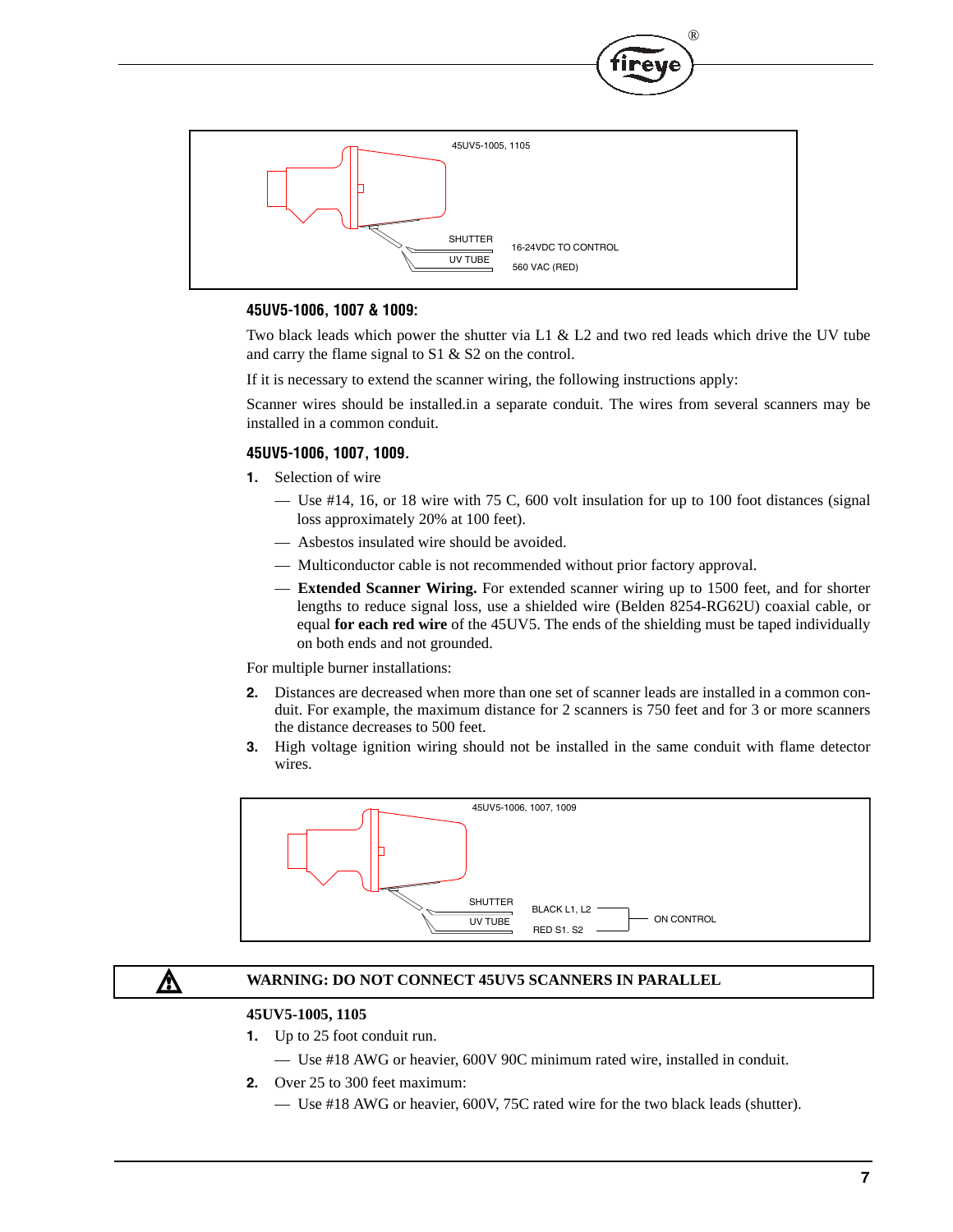

 $^{\circledR}$ 

tireve

For multiple burner installations:

- **3.** Distances are decreased when more than one set of scanner leads are installed in a common conduit. For example, the maximum distance for 2 scanners is 750 feet and for 3 or more scanners the distance decreases to 500 feet.
- **4.** High voltage ignition wiring should not be installed in the same conduit with flame detector wires.

#### **ALIGNMENT AND ADJUSTMENTS**

The following procedures are recommended to ensure optimum flame detection and discrimination. Flame discrimination is the ability to see only one burner or one pilot with other burners or pilots operating nearby. These procedures should be used whenever parts are replaced, when the scanner has been moved, when the flame shape is altered (additional fuels, new burners, burner/register modifications) as well as on all new installations.

#### **Pilot Flame Scanner**

- **1.** Apply power to scanner and associated control.
- **2.** Start pilot.
- **3.** Adjust scanner sighting to detect pilot flame in the manner shown in Figure 4.
- **4.** When flame is properly sighted, the flame signal should correspond to the acceptable ranges indicated in the appropriate bulletin for each compatible FIREYE control. If readings fluctuate widely, readjust scanner sighting until highest, steadiest reading is obtained.
- **5.** Spark Rejection Test: When the proper signal reading has been obtained, make sure that the scanner and the associated control do not respond to the ignition spark. This is accomplished by cutting off the fuel to the pilot and attempting to start the pilot using the spark igniter. If the system responds to the spark, the sighting should be realigned.

#### **Minimum Pilot Test**

This test assures that the flame detector will not detect a pilot flame too small to reliably light off the main flame. The test should be made on every new installation, scanner replacement, and following any repositioning of the flame detector. THE MINIMUM PILOT TESTS MUST BE ACCOM-PLISHED BY A TRAINED AND QUALIFIED BURNER TECHNICIAN.



#### **Main Flame Scanner**

- **1.** Apply power to scanner and associated control.
- **2.** Start pilot.
- **3.** Adjust scanner sighting so that ignition spark and pilot flame are not detected. Test should be conducted with maximum pilot flame and with both minimum and maximum airflow.
- **4.** Start main burner.
- **5.** Adjust scanner sighting to detect main burner flame. When sighting is correct (see above), the signal should be read in the acceptable range for the control in use, without extreme fluctuations
- **6.** When proper signal is established, manually close off the main burner fuel supply. When burner flame becomes unstable or is extinguished, the control should register a "flame failure" condition.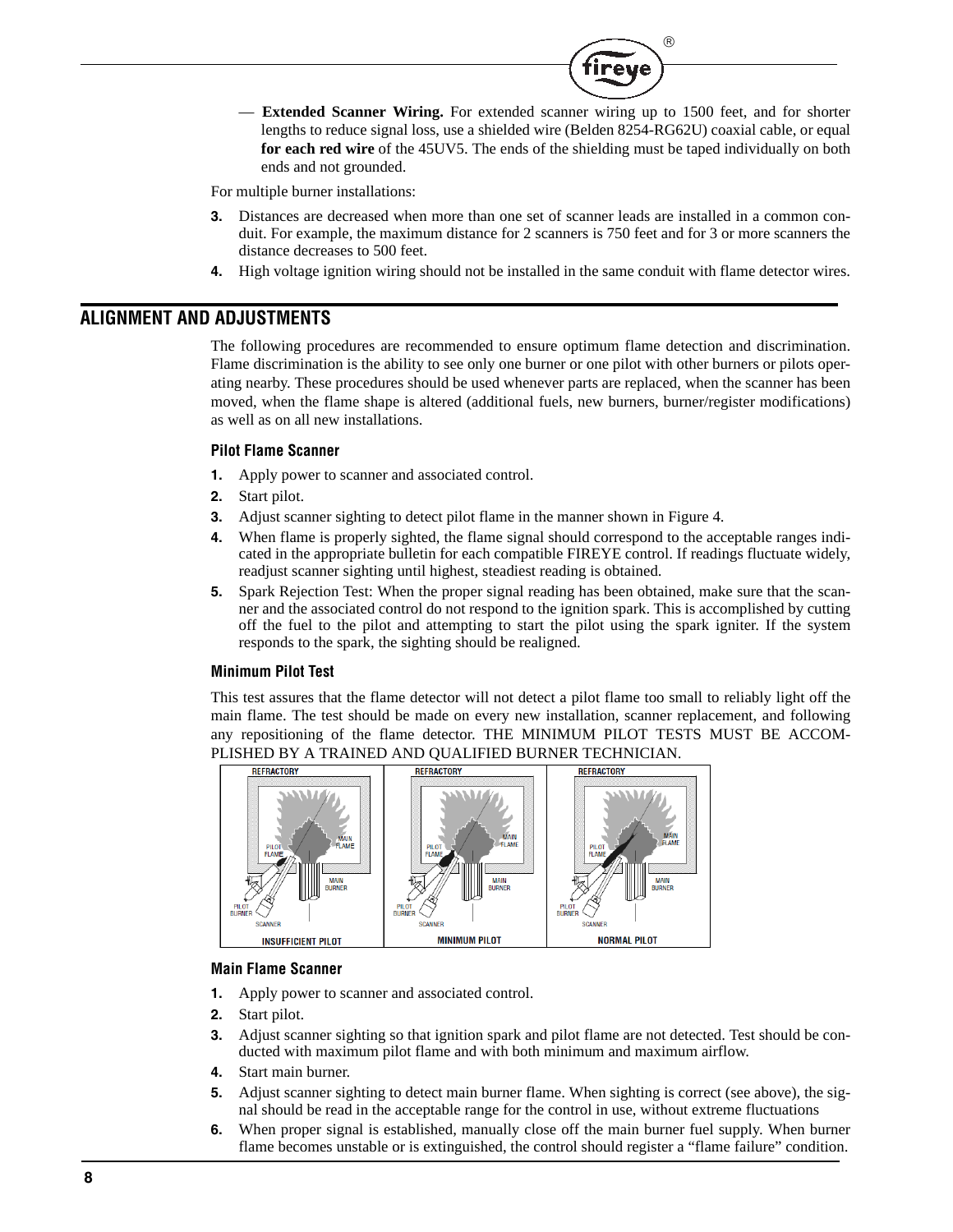**7.** Start an adjacent burner and vary its firing rate under normal airflow conditions. Make certain that the main flame scanner on the burner not in service does not respond to adjacent burner flame. Readjust sighting if necessary.

®

re



**CAUTION: Minimum pilot is the minimum flame required to satisfactorily ignite the main burner. Be sure to test for reliable signals under maximum airflow conditions when the pilot may be detected outside the line of sight. If this occurs, resighting is required.**

#### **SWIVEL MOUNT**

The scanner swivel mount Part No. 60-1664-4 (BSP) 60-1664-3 (NPT) is used to adjust the scanner sighting angle after the scanner has been installed. The swivel mount is used as indicated the figures in this document.

#### **Orifices**

The Orifice restricts the field of view (target area), reduces air flow, maintains air flow, maintain air block, and increases discrimination between flame and background radiation. The orifice is secured within the ball of a swivel mount with an orifice retainer or the orifice can be placed within a one inch (not provided).

The scanner should ideally sight a target area of 4 to 25 square inches (25-150 cm2) of the flame front. The flame front is a plane within the combustion space separating the region of unburned fuel from the burning fuel.

*Note: There is an inverse relationship between discrimination and sensitivity.*

#### **Heat Insulating Nipple**

The heat insulating nipple Part No. 35-127-3 (BSP); 35-127-1 (NPT) prevents heat transfer from the hot sight pipe to the scanner head.

#### **Sealing Coupling with Quartz Window**

The sealing coupling (60-1199-x) is used whenever a coupling or seal is required for scanner piping. The size is one inch US standard taper pipe thread (1" NPT). The sealing coupling has a quartz window to block off the scanner from the furnace pressure and heat. When the sealing coupling is used, the 1" tee/wye is used for the purge air inlet. Be sure the quartz window is properly seated to seal off the scanner. Do not over-tighten coupling collar because damage to the window may result. For best results, hand tighten coupling collar.



#### **FIGURE 7.**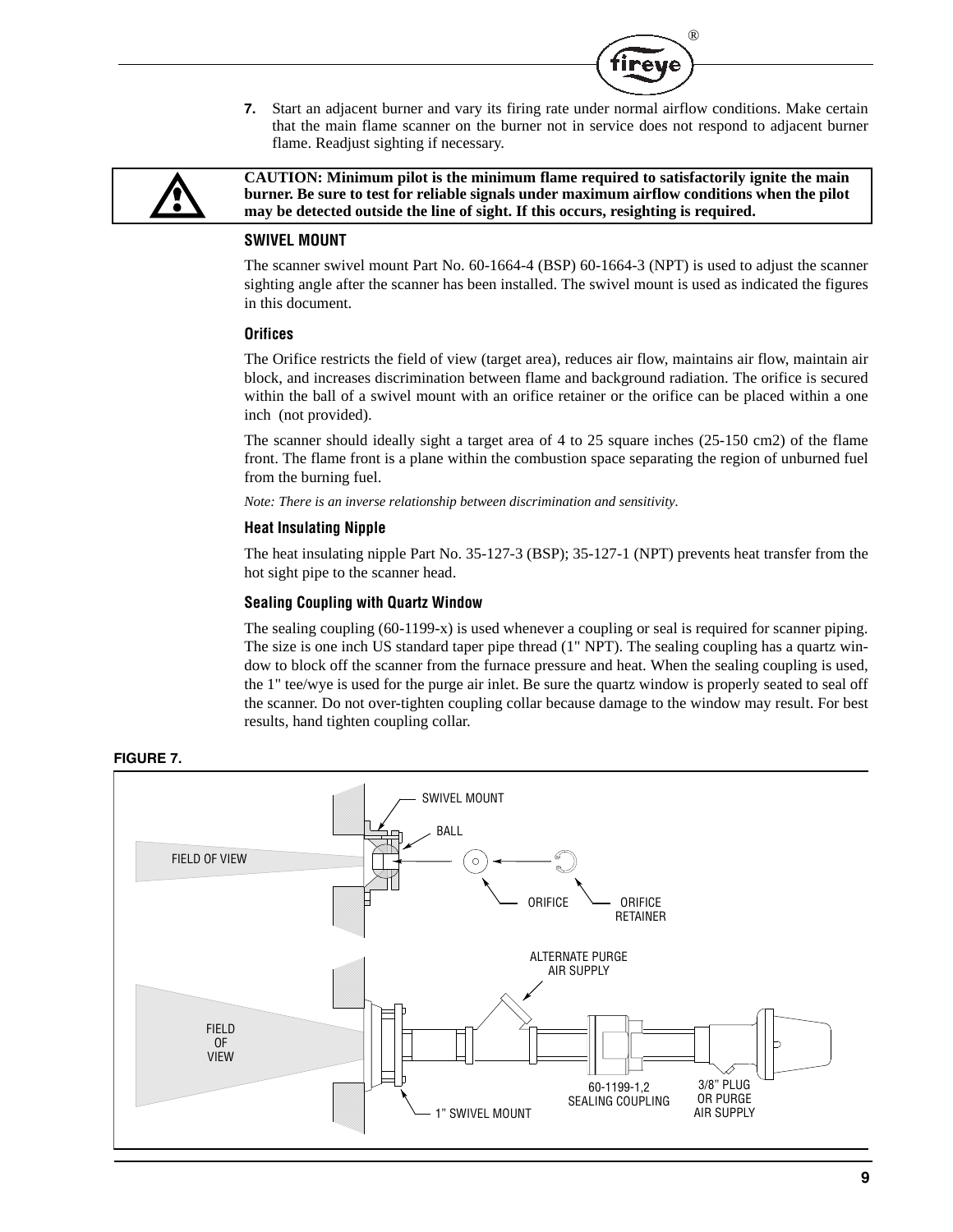# **MAINTENANCE**

**1.** The control and scanner should be powered at all times (except for repair, cleaning or replacement) to reduce any harmful effects of atmospheric humidity.

 $^{\circledR}$ 

- **2.** The scanner and sight pipe must be kept clean to prevent overheating and assure optical qualities.
- **3.** When replacing or cleaning the UV tube, note the position of the tube pins. They are mounted on a rectangular base so that the tube can only be inserted into the socket with the electrodes broadside to the shutter window.



#### **CAUTION: DISCONNECT OR SHUT OFF ELECTRIC POWER WHEN WORKING ON SCANNER.**

- **4.** Clean the quartz lens and tube with glass detergent or glass cleaning agents which contain no abrasives. After cleaning, remove all cleaning films with a soft lint-free cloth. (Some cleaning films may reduce or filter UV.)
- **5.** Use original FIREYE parts to maintain optimum operation. Recommended spare parts:

| <b>Part Number</b> | <b>Description</b>                       |
|--------------------|------------------------------------------|
| $4 - 314 - 1$      | UV Tube                                  |
| $61-3263-1$        | <b>Shutter Assembly with Lens</b>        |
| 29-248             | <b>Flange Gasket</b>                     |
| 82-95              | Lens Holder                              |
| 46-38              | Lens                                     |
| 92-48              | Quartz window (Part of Coupling 60-1199) |
|                    |                                          |

FIREYE original equipment factory replacement parts are available at various sub-assembly levels.

## **TROUBLESHOOTING THE UV SELF-CHECKING SCANNER**

The UV self-checking scanner is a fail-safe device. If you are having a problem, make sure that you are supplying proper voltage to the scanner tube and shutter.

- The two red leads to the tube from the control should be approximately 560 VAC.
- The two black leads from the control to the shutter should be a pulsating 16-24 volt signal for the 45UV5-1005 and 45UV5-1105 or line voltage for other 45UV5 models. If A or B is a problem, replace the control or control amplifier. There are two failure modes of the UV selfcheck scanner.
- **1.** UV tube failure
- **2.** Shutter failure.

Either of these failures will prevent the burner from operating.

## **IF THE TUBE HAS FAILED**

- **1.** In a semi-automatic FIREYE control (70D40 or FlameWorx) the system will not start if the tube indicates flame when no flame is present. (Safe start check). Solution — replace UV tube only.
- **2.** In an automatic FIREYE control 70D10, 70D20, 70D30, FLAME-MONITOR and MicroM control, the control will lockout on safety (during the prepurge) if the tube indicates flame with no flame present (Safe start check) "False Flame Purge" shown on FLAME-MONITOR control. Solution — Replace UV tube only.
- **3.** In all systems if the scanner does not indicate the presence of flame (DC voltage on flame meter) with the scanner looking at the pilot flame or a source of ultra-violet radiation (lighter or propane torch) replace the UV tube.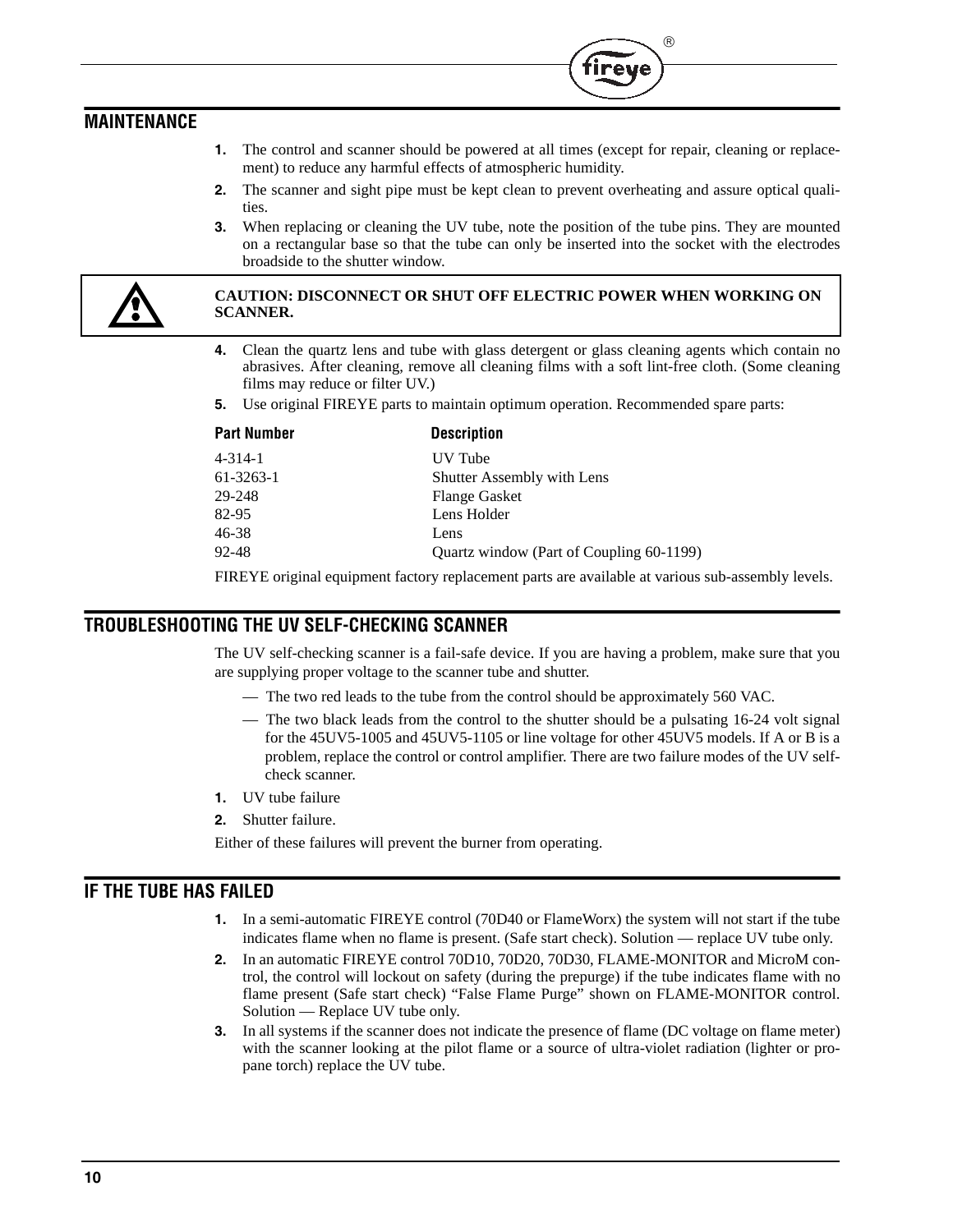# **IF THE SHUTTER HAS FAILED**

In all systems during the pilot trial-for-ignition period the system will shut down and lockout if the shutter has failed to close or open. Solution — save UV tube — replace scanner. Visual checks can be made to detect shutter malfunction.

®

re

# **PART NUMBERS AND ACCESSORIES**

#### **FIGURE 8.**



#### **FIGURE 9.**

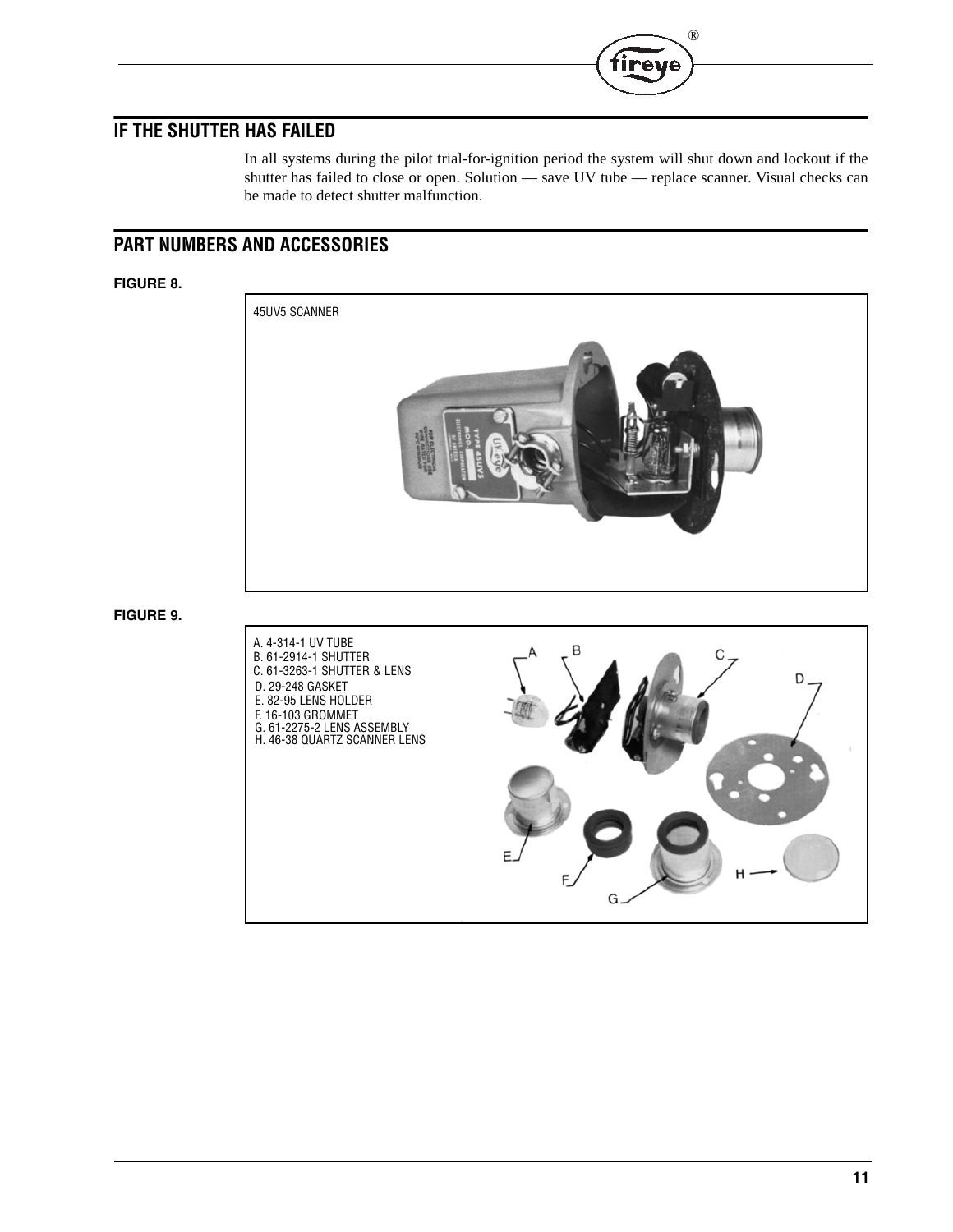

#### **FIGURE 11.**



# **ACCESSORIES**

| <b>FIGURE</b> | <b>PART</b><br><b>NUMBER</b> | <b>DESCRIPTION</b>     |
|---------------|------------------------------|------------------------|
| 9Α            | $52 - 121 - 2$               | Orifice .062" Diameter |
| 9B            | $53 - 121 - 3$               | Orifice .078" Diameter |
| 9C            | $53 - 121 - 4$               | Orifice .093" Diameter |
| 9D            | $53 - 121 - 5$               | Orifice .109" Diameter |
| 9E            | $53-121-6$                   | Orifice .125" Diameter |
| 9F            | $53-121-7$                   | Orifice .187" Diameter |
| 9G            | $53 - 121 - 8$               | Orifice .250" Diameter |
| 9H            | $53 - 121 - 9$               | Orifice .375" Diameter |
| 91            | 53-121-10                    | Orifice .50" Diameter  |
|               | $35 - 200$                   | 1" Wye                 |
|               | 35-201                       | 1" Close Nipple        |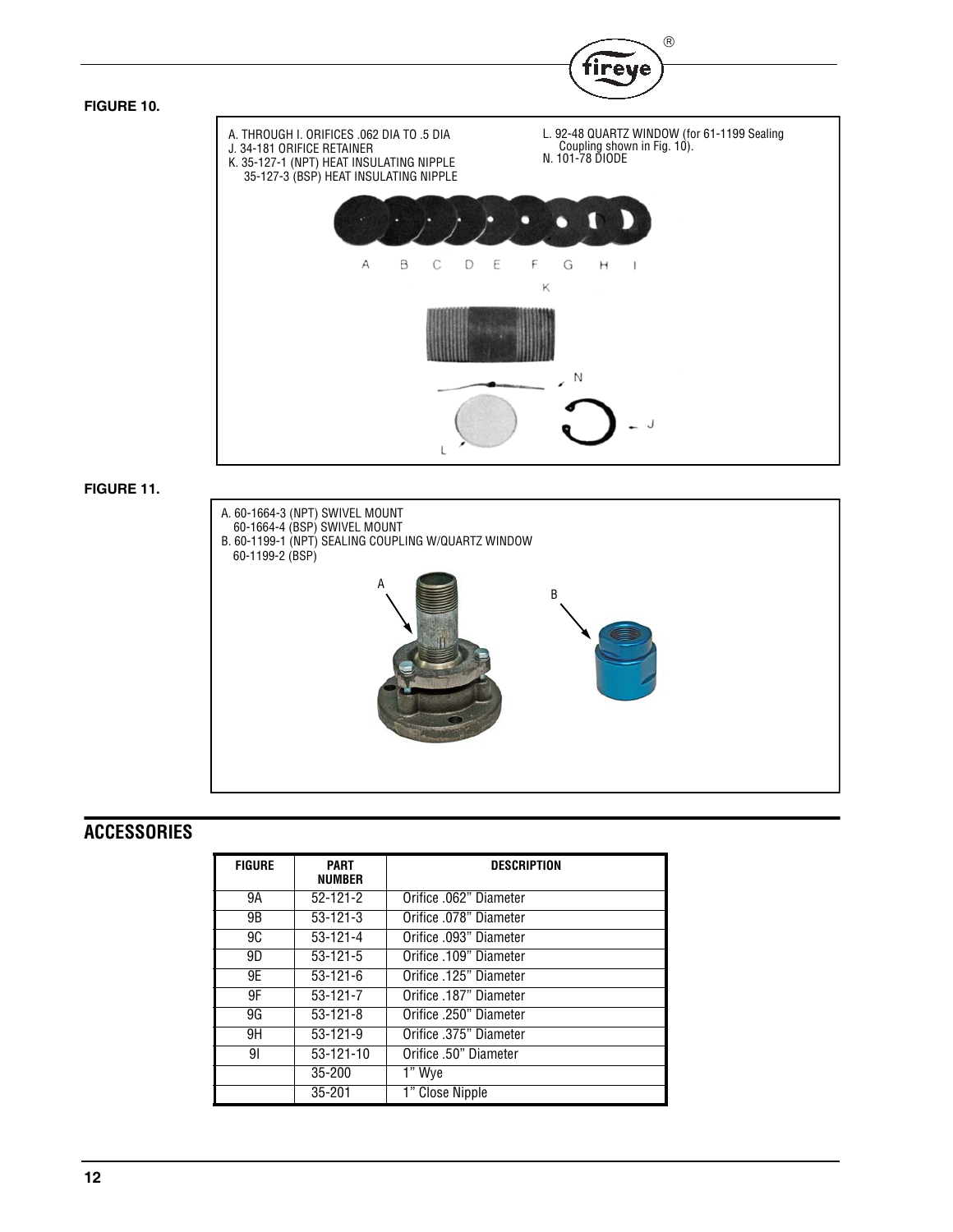

Fireye Inc. 3 Manchester Road<br>Derry, NH 03038 **USA** Tel 603.432.4100 Fax 603.432.1570 www.fireye.com



DOC No. 02242011RL01

## **DECLARATION OF CONFORMITY**

Fireye Inc. 3 Manchester Road Derry, NH, 03038

Declare that the products: 45UV5-100X scanners

are in conformity with the provisions of the following EC Directive(s) when installed in accordance with the installation instructions contained in the product documentation:

| <i>73/23/EEC</i>                                                                           | Low Voltage Directive as amended by 93/68/EEC                                                                                                                        |  |  |  |
|--------------------------------------------------------------------------------------------|----------------------------------------------------------------------------------------------------------------------------------------------------------------------|--|--|--|
| 89/336/EEC                                                                                 | EMC Directive as amended by 92/31/EEC and 93/68/EEC                                                                                                                  |  |  |  |
| <b>90/396/EEC</b>                                                                          | Gas Appliance Directive                                                                                                                                              |  |  |  |
| and that the standards and/or technical specifications referenced below have been applied: |                                                                                                                                                                      |  |  |  |
| DIN EN 230:2005-10                                                                         | Automatic burner control systems for oil burners                                                                                                                     |  |  |  |
| DIN EN 298:2004-01                                                                         | Automatic gas burner control systems for gas burners and gas burning appliances with<br>or without fans                                                              |  |  |  |
| EN 61000-4-11:1994                                                                         | Testing and measurement techniques - Voltage dips, short interruptions and voltage<br>variations immunity test                                                       |  |  |  |
| EN 61000-4-5:1994                                                                          | Electromagnetic compatibility (EMC) - Part 4-5: Testing and measurement techniques<br>$-S($ urge immunity test                                                       |  |  |  |
| EN 61000-4-2:1996                                                                          | Electromagnetic compatibility (EMC) – Part 4: Testing and measurement techniques<br>Section 4.2 Electrostatic discharge immunity test                                |  |  |  |
| EN 61000-4-4:1996                                                                          | Electromagnetic compatibility $(EMC)$ – Part 4: Testing and measurement techniques<br>Section 4. Electrical fast transient/burst immunity test                       |  |  |  |
| EN 61000-4-6:1995                                                                          | Electromagnetic compatibility (EMC) – Part 4: Testing and measurement techniques<br>Section 6. Immunity to conducted disturbances, induced by radio-frequency fields |  |  |  |
| EN 61000-4-3:1995                                                                          | Electromagnetic compatibility $(EMC)$ – Part 4: Testing and measurement techniques<br>section 3. Radiated, radio-frequency, electromagnetic field immunity test      |  |  |  |
|                                                                                            |                                                                                                                                                                      |  |  |  |

Signature: RAYMONY A LABONE

Raymond A Labore Name:

Position: Product Certification Administrator

February 24, 2011 Date: